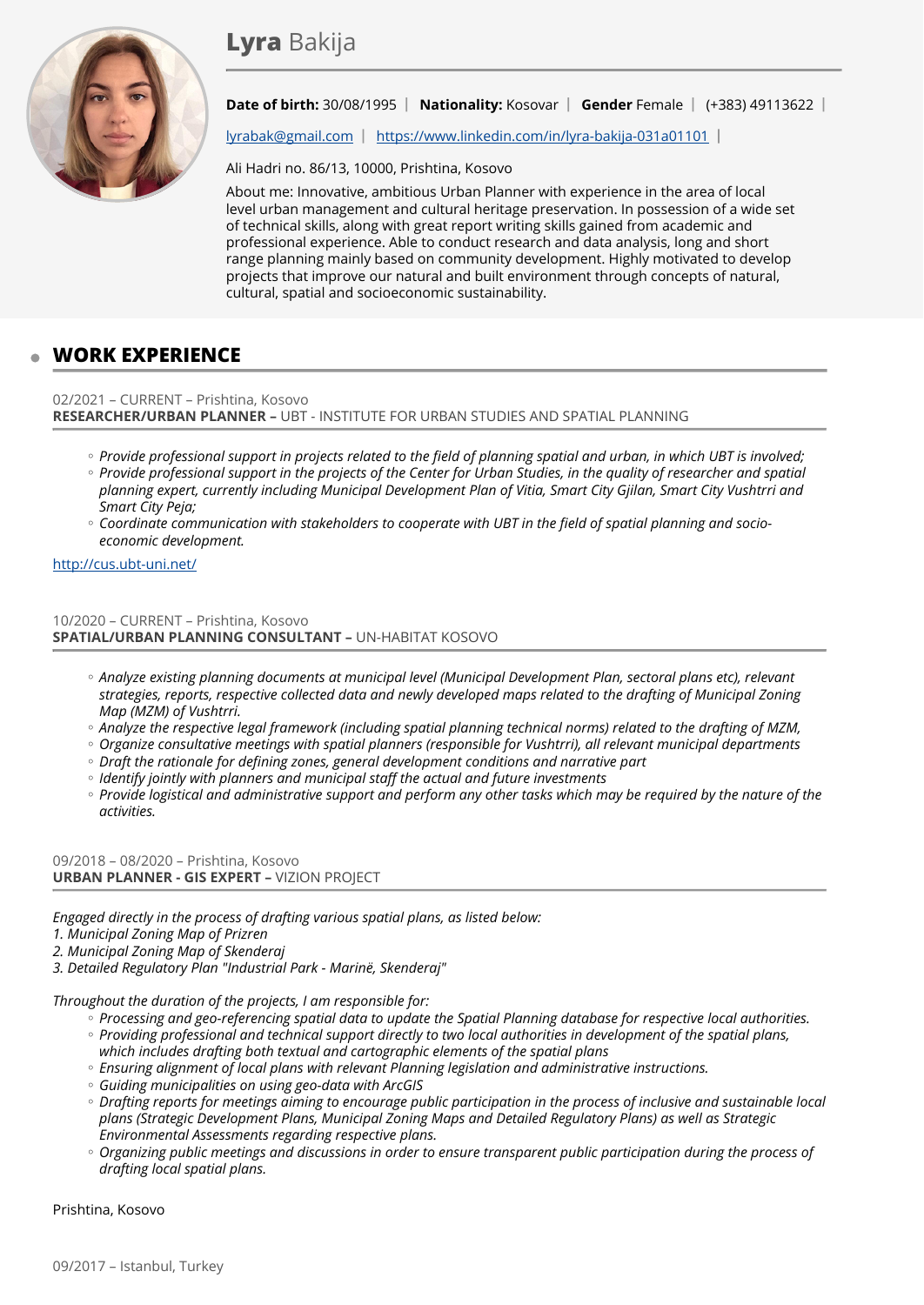*Conducting survey research for the "Small Industrial Areas in Istanbul Asian Side" project* ◦

*Providing technical support in the digitization of survey research results* ◦

Istanbul, Turkey

#### 07/2017 – 08/2017

**PLANNING INTERN –** MINISTRY OF CULTURE, YOUTH AND SPORTS - REGIONAL CENTER FOR CULTURAL HERITAGE

*Observing and reporting on the development of the restoration projects in the Sefa Mosque and Mullajusufi Mosque* ◦

Gjakova, Kosovo

06/2017 – 07/2017 **PLANNING INTERN –** MUNICIPALITY OF GJAKOVA, DIRECTORATE OF URBANISM

*Providing technical support in the correction of digital format of Urban Implementation Plans* ◦

Gjakova, Kosovo

08/2016 – 09/2016 **PLANNING INTERN –** MUNICIPALITY OF PRISHTINA, DIRECTORATE OF URBANISM

- *Providing technical support in the correction of digital format of Urban Implementation Plans* ◦
- *Assisting in meetings with parties in the Urban Solutions office* ◦

Prishtina, Kosovo

06/2016 – 08/2016 **PLANNING INTERN –** CULTURAL HERITAGE WITHOUT BOARDERS - CHWB KOSOVO

- *Monitoring and identifying cultural heritage monuments in physical danger* ◦
- *Conducting data registry on the Cultural Heritage Monuments in Danger database* ◦

Prishtina, Kosovo

07/2015 – 09/2015 **PROJECT RESEARCHER –** CULTURAL HERITAGE WITHOUT BOARDERS - CHWB KOSOVO

- *Conducting survey research for the Conservation and Development Plan for the historic city of Vushtrria* ◦
- *Providing technical support in drafting the Emergency Intervention Plan for the Zatriq Mosque in Rahovec* ◦

Prishtina, Kosovo

### **EDUCATION AND TRAINING**

09/2013 – 07/2018 – Istanbul, Turkey **BACHELOR OF SCIENCE IN URBAN AND REGIONAL PLANNING –** Yildiz Technical University, Faculty of Architecture, Department of Urban and Regional Planning

Principle subjects*: City Planning; Regional Planning; Urban Economics; Urban Sociology; Urban Design; Planning Theories and Techniques; Urban Renewal and Conservation; Urban Society Management; Urban Transportation \*An intensive 1-year Turkish Language Course (2013-2014), followed by a 4-year Bachelors degree program (2014-2018)\**

[www.yildiz.edu.tr](http://www.yildiz.edu.tr)

09/2010 – 06/2013 – Prishtina, Kosovo **HIGH SCHOOL DIPLOMA –** Sami Frashëri Gymnasium, Department of Mathematics and Informatics